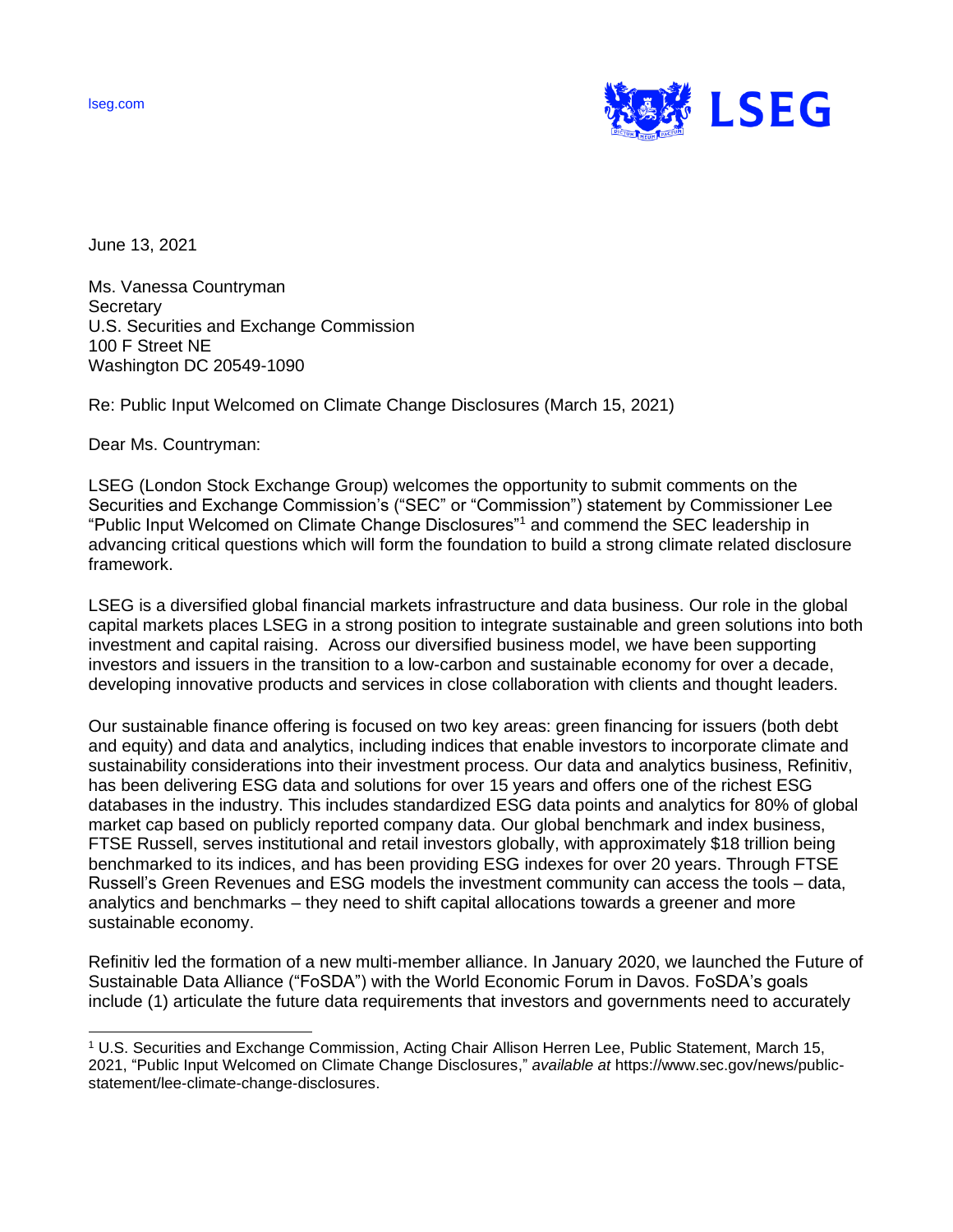

integrate ESG data into decision-making processes, (2) highlight new technology and data sets, in a post-COVID-19 world, there is even more need to channel stimulus that can support a just transition to sustainable development, and (3) determine data needs and how to satisfy them for investors who want to take greater account of SDG-related risks and impacts.

In response to the SEC's questions for comments, we provide the following main points, explained in more detail below:

- 1. **International Harmonization:** The SEC should align its climate disclosure framework to international efforts already in development to ensure globally coherent and comparable reporting. This is essential for investors including pension funds who have global investment portfolios.
- 2. **Disclosure Consistency and Reporting Flexibility:** Registrants should have flexibility regarding where and how disclosure is reported but the disclosures themselves should be consistent. The SEC should ensure reliability by considering requirements to provide some level of independent assurance for the most important and established metrics.
- 3. **Comparable and Useful Metric-centric Disclosures:** The SEC should encourage the use of metric-centric disclosures that are comparable and decision useful. Where feasible the SEC should support machine readable reporting systems such as XBRL.

## **Framework (Q4, Q5, Q6, Q9, Q15)**

As regulators and the industry increasingly contemplate frameworks and taxonomies for disclosing sustainability and climate-related risk, we recognize the need for pragmatism, comparability and consistency in climate disclosures. While a one-size-fits-all approach does not take into the account the heterogeneity of companies and sectors, there is also a risk that multiple jurisdictions considering disclosure frameworks in an uncoordinated manner could lead to duplicative, fragmented and contradictory regimes. This would undermine the utility of disclosures and would increase costs and burdens on companies, particularly on small companies. It is imperative that where there are genuine needs in different jurisdictions for differences that the reporting standards are fully inter-operable based on a common underlying structure even if some measures are included in one but not another.

Since its inception in 2017, we have supported the Financial Stability Board's ("FSB") Task Force on Climate-related Financial Disclosures ("TCFD"). LSEG is also a member of the UN's Sustainable Stock Exchange Initiative and chaired the development of their "Model ESG Reporting Guidance," which provides a basis that each securities exchange could use to develop consistent ESG reporting guidance for their respective markets.

Many issuers and asset owners already make voluntary TCFD-consistent disclosures. We believe that TCFD continues to drive the business community towards more standardized and globally consistent, decision-useful disclosures regarding climate risk. We believe further international cooperation and focus on developing and requiring globally coherent, comparable and pragmatic climate-risk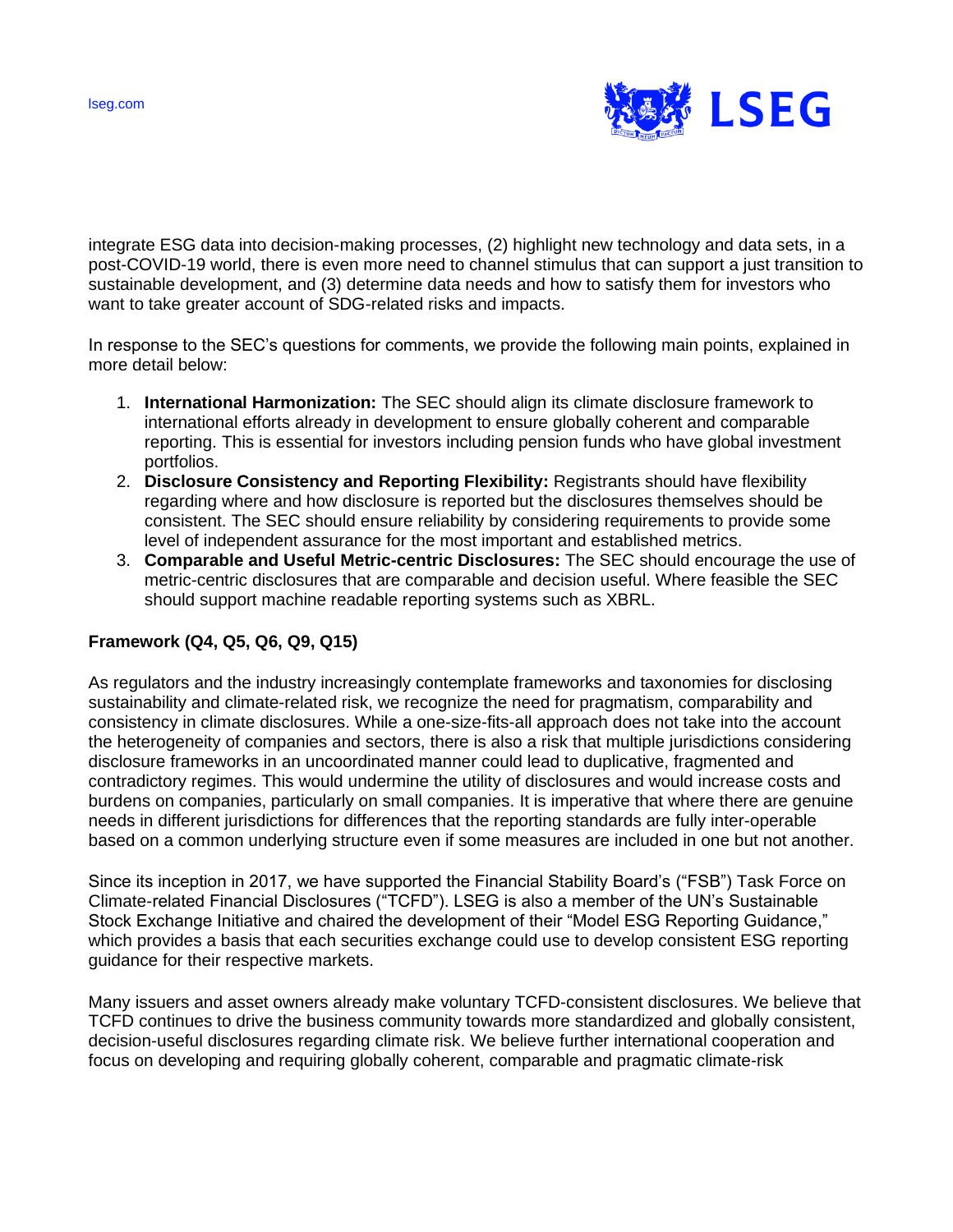

disclosures will improve the quality and integrity of climate reporting, allowing market participants to evaluate and understand climate risk.

The SEC should build on the important global initiatives like TCFD and others including the International Financial Reporting Standards ("IFRS") Foundation's project to develop an International Sustainability Standards Board ("ISSB"), the Network for Greening the Financial System ("NGFS") and the G20 sustainable finance working group.

TCFD and other international efforts are high-level frameworks. Thus, the SEC and regulators in other jurisdictions must still develop guidance or best practices to help consistency in each sector. To ensure quality and comparable disclosures, high level and sectoral guidance is required to underpin any framework alignment. We recommend the SEC develop guidance including: (1) High level guidance to explain what 'alignment with TCFD or other framework' means in practice; and (2) Sectoral guidance to encourage comparable and relevant disclosures and leverage market developments (e.g., TCFD guidance for banks and insurers).

## **Disclosure (Q1, Q8, Q10)**

Registrants and investors are concerned about what should be disclosed in the annual report as opposed to other company reports. We recommend that the SEC allow firms to explain their approach, such as a short statement of compliance or a summary table, in the annual report and provide further detail and context in a separate report if needed. The SEC should bear in mind that issuers in different jurisdictions will have different legal weight attached to their annual report. Therefore, we recommend flexibility regarding the choice of publication that companies make disclosures in (e.g., annual report or separate sustainability report).

Reliability is one of the major issues concerning non-financial reporting. This includes qualitative evaluations and quantitative data where accuracy is crucial as it is used in investment decision making. To enhance the quality and reliability of non-financial information, we recommend the SEC consider introducing independent assurance requirements. While this is already mandatory in certain jurisdictions, it is still not widely utilized.<sup>2</sup> Independent assurance models allow companies the discretion to choose between the two forms of disclosure (limited assurance and reasonable assurance). Given this creates additional costs for issuers, the scope of assurance should only include the most important and material data. We recommend the SEC provide guidance clearly defining what data requires independent assurance, and provide flexibility for smaller issuers to ensure a proportionate cost burden.

<sup>&</sup>lt;sup>2</sup> Spain, Italy, and France require mandatory independent assurance while many other jurisdictions continue to rely to voluntary independent assurance. Accountancy Europe, "Towards reliable non-financial information across Europe," February 19, 2020, *available at* https://www.accountancyeurope.eu/publications/towardsreliable-non-financial-information-across-europe/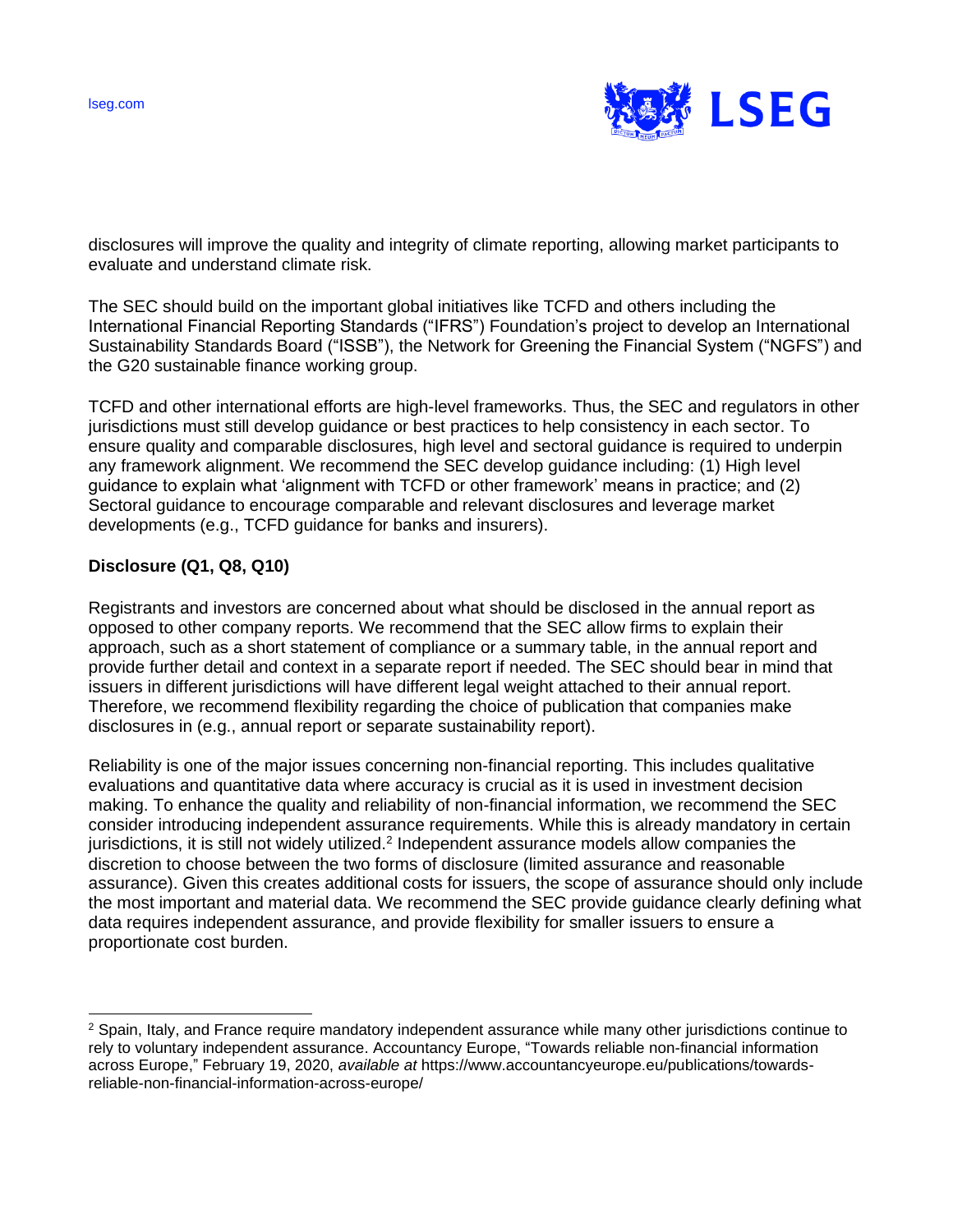lseg.com



## **Data (Q2, Q4, Q15)**

Materiality is at the core of the SEC's disclosure requirements and it is also central to sustainable finance. In December 2020, Refinitiv commissioned a comprehensive survey of over 600 institutional investors globally, which found: $3$ 

- 98% of respondents take ESG and sustainability data into consideration when deciding to invest in a company.
- 87% of respondents agreed that climate change is already having a material impact on company equity values.
- 88% of global institutional investors wanted more forward-looking ESG and sustainability data to be able to comply with planned regulations.

These results further validate the fact that ESG, including climate related disclosures, is no longer in its infancy. Robust analysis of ESG data has become a fundamental addition to quantification of risks and opportunities during the investment decision-making process. Investors want sustainability data in the form of consistently calculable and widely applicable metrics. Metrics are a core part of any disclosure framework and we recommend the SEC focus on metric-oriented reporting rather than binary (good/bad or yes/no) to ensure meaningful and decision useful data. And where feasible, the SEC should support machine readable reporting systems such as XBRL.

To achieve this goal, we recommend the SEC build on the established work and accumulated knowledge of organizations already operating in the climate disclosure space, primarily the TCFD framework. The Global Reporting Initiative ("GRI") and the Sustainability Accounting Standards Board ("SASB") have also developed frameworks which should be considered in the context of climate disclosure. The SEC should also build on the global investor consensus developed by Climate Action 100+ ("CA100+"), which recently outlined specific metrics for corporate net zero commitments.<sup>4</sup> The NGFS's work on climate and green finance issues could also be incorporated.<sup>5</sup>

FoSDA, founded by Refinitiv, the World Economic Forum and other key partners recently announced the launch of a Data Council.<sup>6</sup> The FoSDA Data Council convenes global data experts from key

https://www.transitionpathwayinitiative.org/publications/49?type=NewsArticle

<sup>&</sup>lt;sup>3</sup> Survey of 660 Global Institutional Investors commissioned by Refinitiv.

<sup>4</sup> Transition Pathway Initiative, "TPI partner Climate Action 100+ releases first-ever net zero company benchmark," March 22, 2021, *available at* 

<sup>5</sup> Network for Greening the Financial System Technical Document, "Progress report on bridging data gaps," May 2021, *available at*

https://www.ngfs.net/sites/default/files/medias/documents/progress\_report\_on\_bridging\_data\_gaps.pdf <sup>6</sup> Future of Sustainable Data Alliance, "Data for mobilisation of capital towards global sustainability goals: the Future of Sustainable Data Alliance (FoSDA) launches the Data Council," February 17, 2021, *available at* https://futureofsustainabledata.com/data-for-mobilisation-of-capital-towards-global-sustainability-goals-thefuture-of-sustainable-data-alliance-fosda-launches-the-data-council/